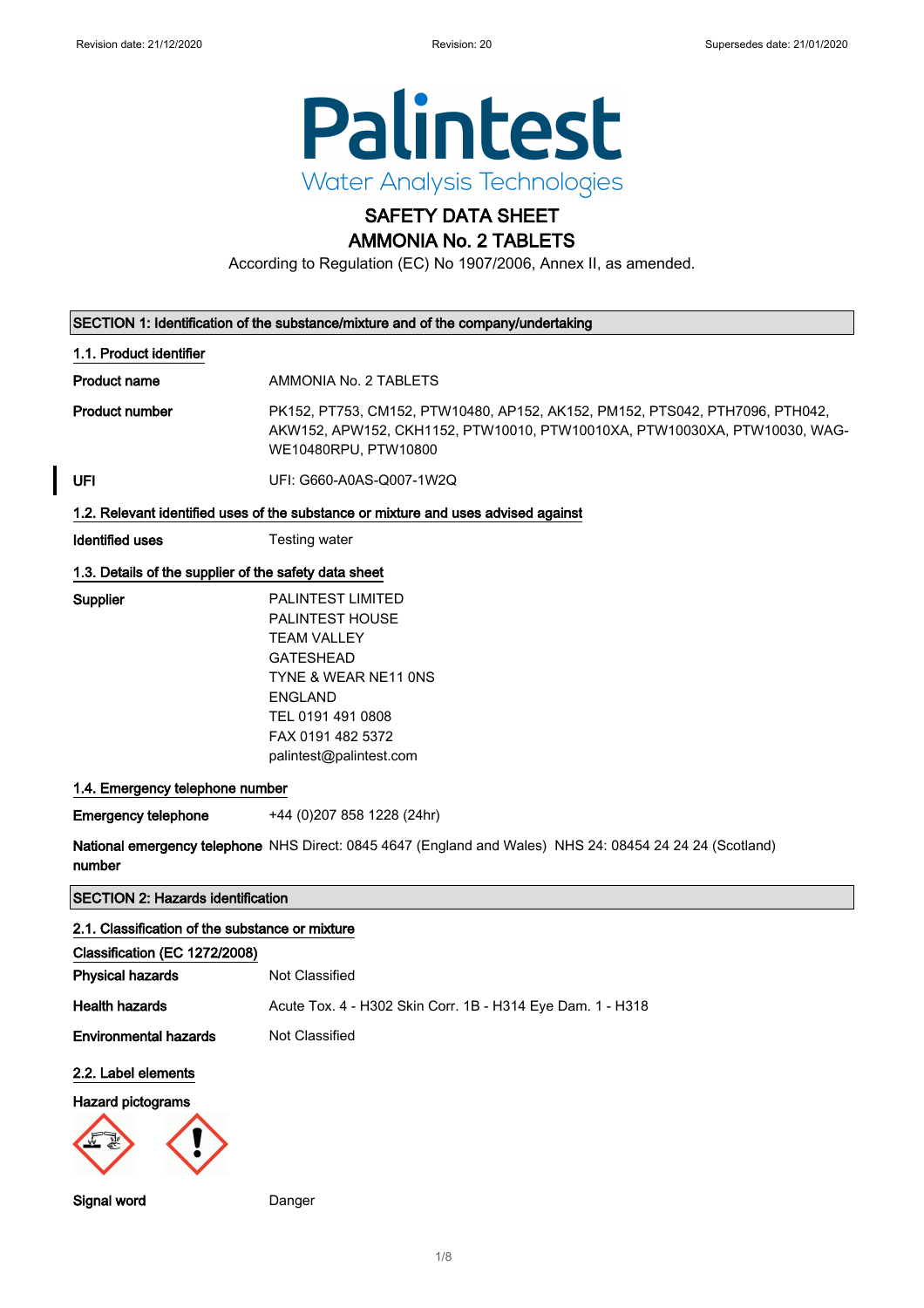| <b>Hazard statements</b>        | H302 Harmful if swallowed.                                                                                               |
|---------------------------------|--------------------------------------------------------------------------------------------------------------------------|
|                                 | H314 Causes severe skin burns and eye damage.                                                                            |
| <b>Precautionary statements</b> | P264 Wash contaminated skin thoroughly after handling.                                                                   |
|                                 | P280 Wear protective gloves/ protective clothing/ eye protection/ face protection.                                       |
|                                 | P301+P330+P331 IF SWALLOWED: Rinse mouth. Do NOT induce vomiting.                                                        |
|                                 | P303+P361+P353 IF ON SKIN (or hair): Take off immediately all contaminated clothing.<br>Rinse skin with water or shower. |
|                                 | P305+P351+P338 IF IN EYES: Rinse cautiously with water for several minutes. Remove                                       |
|                                 | contact lenses, if present and easy to do. Continue rinsing.                                                             |
|                                 | P501 Dispose of contents/ container in accordance with local regulations.                                                |
| Contains                        | LITHIUM HYDROXIDE, CALCIUM HYPOCHLORITE                                                                                  |
| Supplementary precautionary     | P <sub>260</sub> Do not breathe dust.                                                                                    |
| statements                      | P270 Do not eat, drink or smoke when using this product.                                                                 |
|                                 | P301+P312 IF SWALLOWED: Call a POISON CENTRE/doctor if you feel unwell.                                                  |
|                                 | P304+P340 IF INHALED: Remove person to fresh air and keep comfortable for breathing.                                     |
|                                 | P310 Immediately call a POISON CENTER/ doctor.                                                                           |
|                                 | P321 Specific treatment (see medical advice on this label).                                                              |
|                                 | P363 Wash contaminated clothing before reuse.                                                                            |
|                                 | P405 Store locked up.                                                                                                    |

## 2.3. Other hazards

This product does not contain any substances classified as PBT or vPvB.

| SECTION 3: Composition/information on ingredients |                      |                                                      |
|---------------------------------------------------|----------------------|------------------------------------------------------|
| 3.2. Mixtures                                     |                      |                                                      |
| <b>LITHIUM HYDROXIDE</b>                          |                      | 30-40%                                               |
| CAS number: 1310-66-3                             | EC number: 215-183-4 | REACH registration number: 01-<br>2119560576-31-XXXX |
| Classification                                    |                      |                                                      |
| Acute Tox. 4 - H302                               |                      |                                                      |
| Skin Corr. 1B - H314                              |                      |                                                      |
| Eye Dam. 1 - H318                                 |                      |                                                      |
| <b>CALCIUM HYPOCHLORITE</b>                       |                      | < 2%                                                 |
| CAS number: 7778-54-3                             | EC number: 231-908-7 | REACH registration number: 01-<br>2119487005-40-XXXX |
| M factor (Acute) = $10$                           |                      |                                                      |
| Classification                                    |                      |                                                      |
| Ox. Sol. 2 - H272                                 |                      |                                                      |
| Acute Tox. 4 - H302                               |                      |                                                      |
| Skin Corr. 1B - H314                              |                      |                                                      |
| Eye Dam. 1 - H318                                 |                      |                                                      |
| Aquatic Acute 1 - H400                            |                      |                                                      |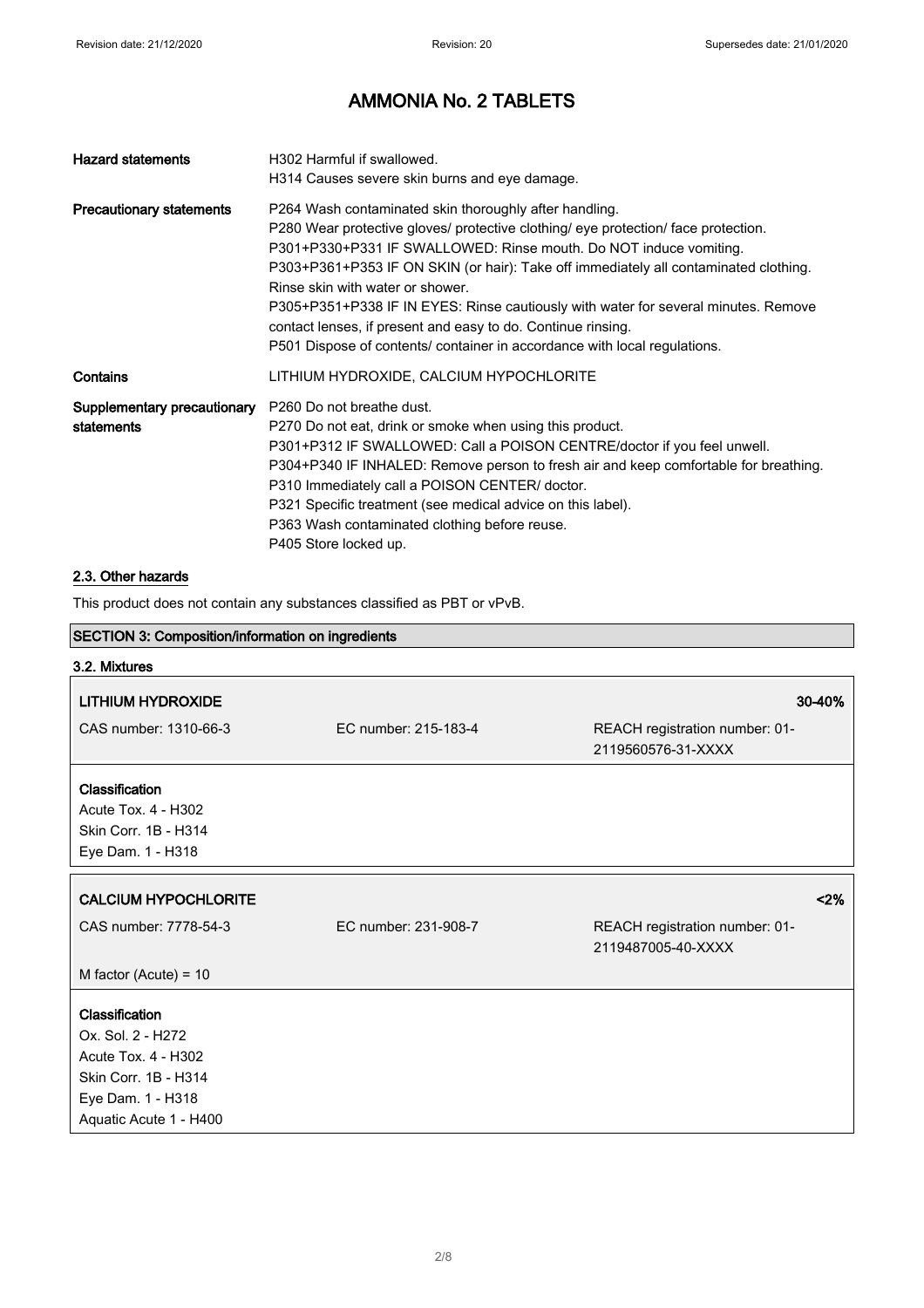| <b>CALCIUM HYDROXIDE</b>                                                               |                                                                                                                                                                                                                                                                   | < 0.1%                                               |
|----------------------------------------------------------------------------------------|-------------------------------------------------------------------------------------------------------------------------------------------------------------------------------------------------------------------------------------------------------------------|------------------------------------------------------|
| CAS number: 1305-62-0                                                                  | EC number: 215-137-3                                                                                                                                                                                                                                              | REACH registration number: 01-<br>2119475151-45-XXXX |
| Classification<br>Skin Irrit. 2 - H315<br>Eye Dam. 1 - H318<br><b>STOT SE 3 - H335</b> |                                                                                                                                                                                                                                                                   |                                                      |
|                                                                                        | The Full Text for all R-Phrases and Hazard Statements are Displayed in Section 16.                                                                                                                                                                                |                                                      |
| <b>SECTION 4: First aid measures</b>                                                   |                                                                                                                                                                                                                                                                   |                                                      |
| 4.1. Description of first aid measures                                                 |                                                                                                                                                                                                                                                                   |                                                      |
| Inhalation                                                                             | Unlikely route of exposure as the product does not contain volatile substances.                                                                                                                                                                                   |                                                      |
| Ingestion                                                                              | Rinse mouth thoroughly with water. Never give anything by mouth to an unconscious person.<br>Get medical attention.                                                                                                                                               |                                                      |
| <b>Skin contact</b>                                                                    | Wash skin thoroughly with soap and water. Get medical attention promptly if symptoms occur<br>after washing.                                                                                                                                                      |                                                      |
| Eye contact                                                                            | Rinse immediately with plenty of water. Remove any contact lenses and open eyelids wide<br>apart. Continue to rinse for at least 15 minutes. Get medical attention if irritation persists after<br>washing. Show this Safety Data Sheet to the medical personnel. |                                                      |
|                                                                                        | 4.2. Most important symptoms and effects, both acute and delayed                                                                                                                                                                                                  |                                                      |
| Inhalation                                                                             | This is unlikely to occur but symptoms similar to those of ingestion may develop.                                                                                                                                                                                 |                                                      |
| Ingestion                                                                              | May cause chemical burns in mouth and throat. May cause stomach pain or vomiting.                                                                                                                                                                                 |                                                      |
| <b>Skin contact</b>                                                                    | Burns can occur.                                                                                                                                                                                                                                                  |                                                      |
| Eye contact                                                                            | May cause blurred vision and serious eye damage.                                                                                                                                                                                                                  |                                                      |
|                                                                                        | 4.3. Indication of any immediate medical attention and special treatment needed                                                                                                                                                                                   |                                                      |
| Notes for the doctor                                                                   | Treat symptomatically.                                                                                                                                                                                                                                            |                                                      |
| <b>SECTION 5: Firefighting measures</b>                                                |                                                                                                                                                                                                                                                                   |                                                      |
| 5.1. Extinguishing media                                                               |                                                                                                                                                                                                                                                                   |                                                      |
| Suitable extinguishing media                                                           | Use fire-extinguishing media suitable for the surrounding fire.                                                                                                                                                                                                   |                                                      |
| 5.2. Special hazards arising from the substance or mixture                             |                                                                                                                                                                                                                                                                   |                                                      |
| <b>Hazardous combustion</b><br>products                                                | Heating may generate the following products: Toxic and corrosive gases or vapours.                                                                                                                                                                                |                                                      |
| 5.3. Advice for firefighters                                                           |                                                                                                                                                                                                                                                                   |                                                      |
| Protective actions during<br>firefighting                                              | No specific firefighting precautions known.                                                                                                                                                                                                                       |                                                      |
| <b>SECTION 6: Accidental release measures</b>                                          |                                                                                                                                                                                                                                                                   |                                                      |
|                                                                                        | 6.1. Personal precautions, protective equipment and emergency procedures                                                                                                                                                                                          |                                                      |
| <b>Personal precautions</b>                                                            | Wear protective clothing as described in Section 8 of this safety data sheet.                                                                                                                                                                                     |                                                      |
| 6.2. Environmental precautions                                                         |                                                                                                                                                                                                                                                                   |                                                      |
| <b>Environmental precautions</b>                                                       | Not considered to be a significant hazard due to the small quantities used.                                                                                                                                                                                       |                                                      |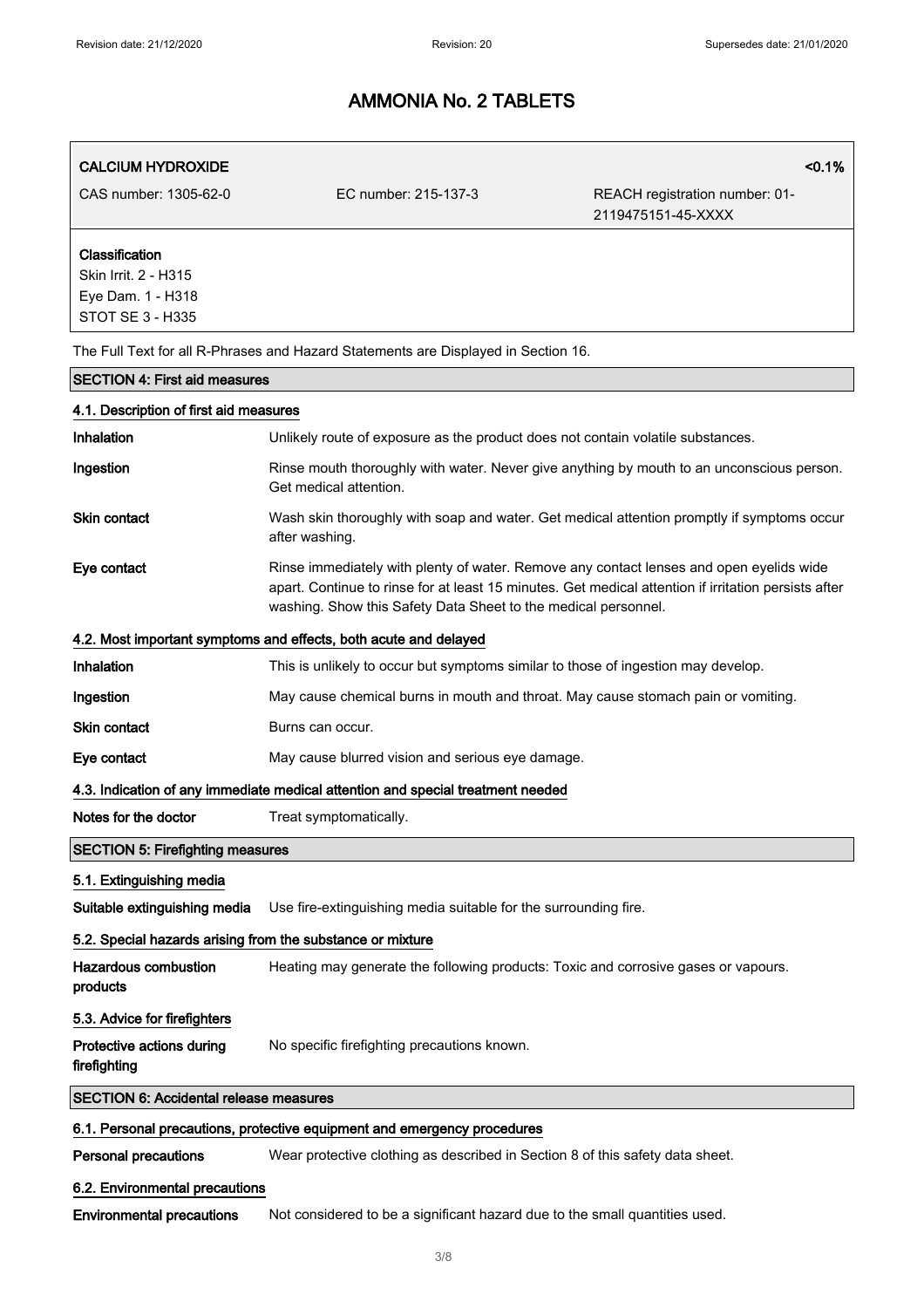#### 6.3. Methods and material for containment and cleaning up

| Methods for cleaning up                                                                                                                                                                                                               | Wear suitable protective equipment, including gloves, goggles/face shield, respirator, boots,<br>clothing or apron, as appropriate. Stop leak if possible without risk. DO NOT touch spilled<br>material! Absorb in vermiculite, dry sand or earth and place into containers. |
|---------------------------------------------------------------------------------------------------------------------------------------------------------------------------------------------------------------------------------------|-------------------------------------------------------------------------------------------------------------------------------------------------------------------------------------------------------------------------------------------------------------------------------|
| 6.4. Reference to other sections                                                                                                                                                                                                      |                                                                                                                                                                                                                                                                               |
| Reference to other sections                                                                                                                                                                                                           | Wear protective clothing as described in Section 8 of this safety data sheet.                                                                                                                                                                                                 |
| <b>SECTION 7: Handling and storage</b>                                                                                                                                                                                                |                                                                                                                                                                                                                                                                               |
| 7.1. Precautions for safe handling                                                                                                                                                                                                    |                                                                                                                                                                                                                                                                               |
| Usage precautions                                                                                                                                                                                                                     | Good personal hygiene procedures should be implemented.                                                                                                                                                                                                                       |
|                                                                                                                                                                                                                                       | 7.2. Conditions for safe storage, including any incompatibilities                                                                                                                                                                                                             |
| <b>Storage precautions</b>                                                                                                                                                                                                            | Keep separate from food, feedstuffs, fertilisers and other sensitive material. Store in closed<br>original container at temperatures between 5°C and 30°C.                                                                                                                    |
| 7.3. Specific end use(s)                                                                                                                                                                                                              |                                                                                                                                                                                                                                                                               |
| Specific end use(s)                                                                                                                                                                                                                   | The identified uses for this product are detailed in Section 1.2.                                                                                                                                                                                                             |
| <b>SECTION 8: Exposure controls/Personal protection</b>                                                                                                                                                                               |                                                                                                                                                                                                                                                                               |
| 8.1. Control parameters<br>Occupational exposure limits<br><b>LITHIUM HYDROXIDE</b>                                                                                                                                                   |                                                                                                                                                                                                                                                                               |
| Short-term exposure limit (15-minute): WEL 1 mg/m <sup>3</sup>                                                                                                                                                                        |                                                                                                                                                                                                                                                                               |
| <b>CALCIUM HYDROXIDE</b>                                                                                                                                                                                                              |                                                                                                                                                                                                                                                                               |
| Long-term exposure limit (8-hour TWA): WEL 5 mg/m <sup>3</sup><br>Long-term exposure limit (8-hour TWA): WEL 1 mg/m <sup>3</sup><br>Short-term exposure limit (15-minute): WEL 4 mg/m <sup>3</sup><br>WEL = Workplace Exposure Limit. |                                                                                                                                                                                                                                                                               |
| Ingredient comments                                                                                                                                                                                                                   | Due to the hazardous nature of ingredients, exposure should be minimal.                                                                                                                                                                                                       |
| 8.2. Exposure controls                                                                                                                                                                                                                |                                                                                                                                                                                                                                                                               |
| Protective equipment                                                                                                                                                                                                                  |                                                                                                                                                                                                                                                                               |
|                                                                                                                                                                                                                                       |                                                                                                                                                                                                                                                                               |
| Eye/face protection                                                                                                                                                                                                                   | Eyewear complying with an approved standard should be worn if a risk assessment indicates<br>eye contact is possible. The following protection should be worn: Chemical splash goggles.                                                                                       |
| Hand protection                                                                                                                                                                                                                       | It is recommended that chemical-resistant, impervious gloves are worn. Wear protective<br>gloves made of the following material: Nitrile rubber.                                                                                                                              |
| Hygiene measures                                                                                                                                                                                                                      | No specific hygiene procedures recommended but good personal hygiene practices should                                                                                                                                                                                         |

always be observed when working with chemical products. Respiratory protection No specific recommendations. Respiratory protection may be required if excessive airborne contamination occurs.

## SECTION 9: Physical and chemical properties

#### 9.1. Information on basic physical and chemical properties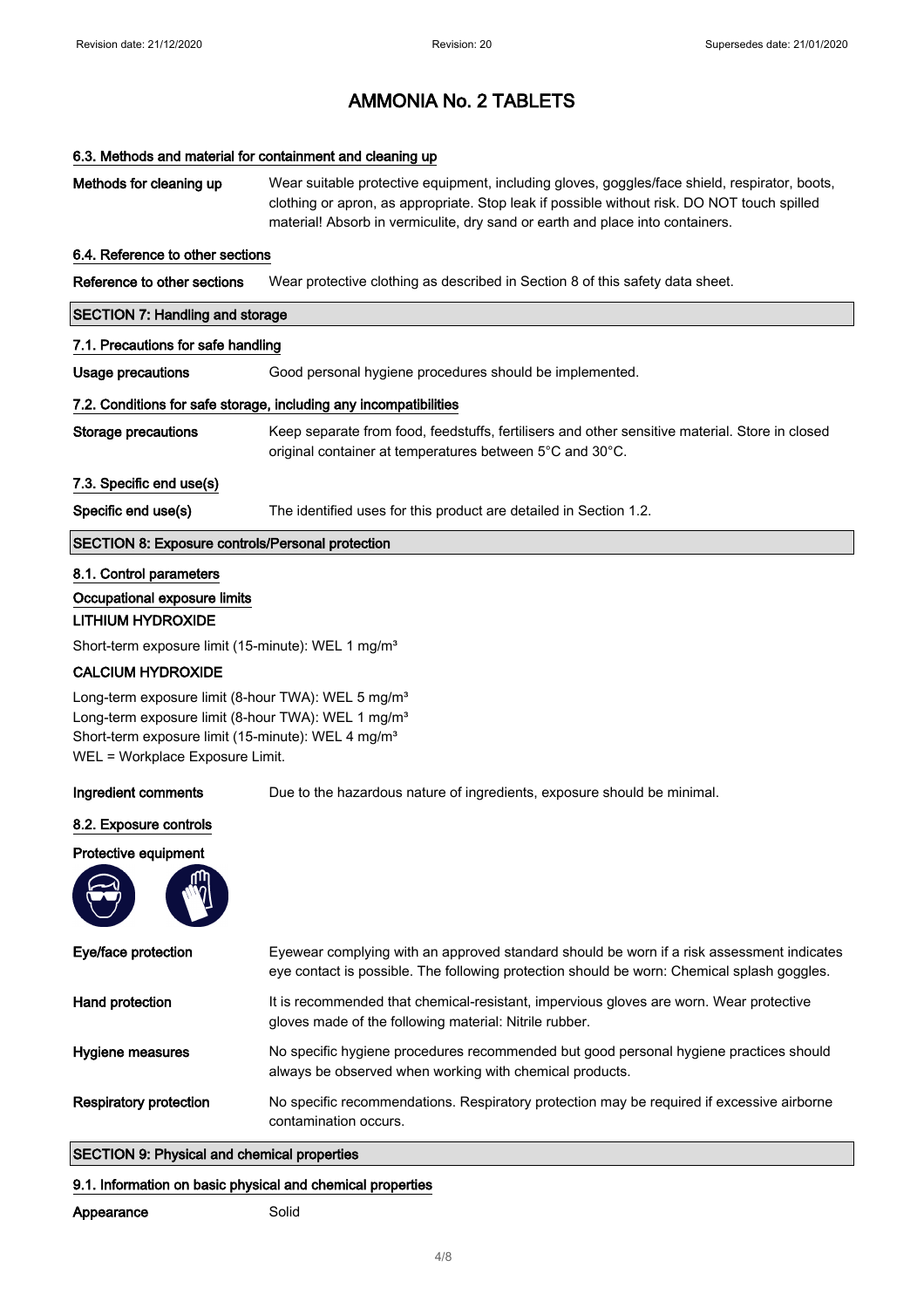| Colour                                       | White.                                                                             |
|----------------------------------------------|------------------------------------------------------------------------------------|
| Odour                                        | Odourless.                                                                         |
| Solubility(ies)                              | Soluble in water.                                                                  |
| 9.2. Other information                       |                                                                                    |
| Other information                            | No data available.                                                                 |
| <b>SECTION 10: Stability and reactivity</b>  |                                                                                    |
| 10.1. Reactivity                             |                                                                                    |
| Reactivity                                   | There are no known reactivity hazards associated with this product.                |
| 10.2. Chemical stability                     |                                                                                    |
| <b>Stability</b>                             | Stable under the prescribed storage conditions.                                    |
| 10.3. Possibility of hazardous reactions     |                                                                                    |
| Possibility of hazardous<br>reactions        | Contact with acids liberates toxic gas.                                            |
| 10.4. Conditions to avoid                    |                                                                                    |
| <b>Conditions to avoid</b>                   | Avoid contact with acids.                                                          |
| 10.5. Incompatible materials                 |                                                                                    |
| Materials to avoid                           | Strong acids.                                                                      |
| 10.6. Hazardous decomposition products       |                                                                                    |
| Hazardous decomposition<br>products          | Heating may generate the following products: Toxic and corrosive gases or vapours. |
| <b>SECTION 11: Toxicological information</b> |                                                                                    |
| 11.1. Information on toxicological effects   |                                                                                    |
| <b>Toxicological effects</b>                 | Harmful if swallowed.                                                              |
| Other health effects                         | Causes severe skin burns and eye damage.                                           |
| Acute toxicity - oral                        |                                                                                    |
| Summary                                      | Harmful if swallowed.                                                              |
| ATE oral (mg/kg)                             | 1,132.9                                                                            |
| Acute toxicity - dermal<br><b>Summary</b>    | Causes severe skin burns and eye damage.                                           |
| Acute toxicity - inhalation                  |                                                                                    |
|                                              |                                                                                    |
| Summary                                      | May cause respiratory irritation.                                                  |
| Skin corrosion/irritation<br>Summary         | Substance is corrosive. Causes severe skin burns.                                  |
| Serious eye damage/irritation<br>Summary     | Causes serious eye damage.                                                         |
| Inhalation                                   | May cause respiratory irritation.                                                  |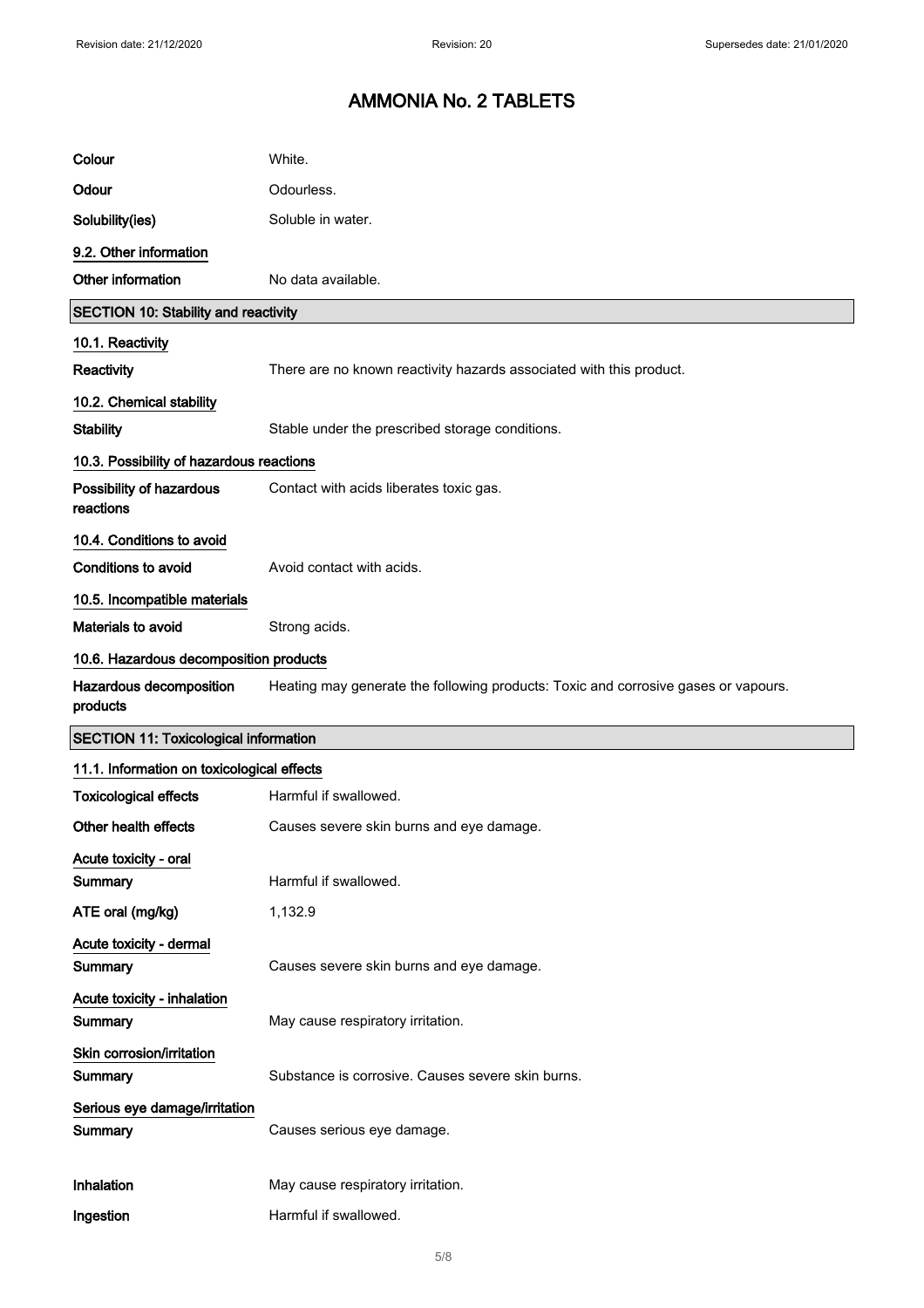| <b>Skin contact</b>                        | Causes severe skin burns and eye damage.                                                                                                                             |
|--------------------------------------------|----------------------------------------------------------------------------------------------------------------------------------------------------------------------|
|                                            |                                                                                                                                                                      |
| Eye contact                                | Causes serious eye damage.                                                                                                                                           |
| <b>SECTION 12: Ecological information</b>  |                                                                                                                                                                      |
| Ecotoxicity                                | There are no data on the ecotoxicity of this product.                                                                                                                |
| 12.1. Toxicity                             |                                                                                                                                                                      |
| <b>Toxicity</b>                            | No data available.                                                                                                                                                   |
| 12.2. Persistence and degradability        |                                                                                                                                                                      |
|                                            | Persistence and degradability There are no data on the degradability of this product.                                                                                |
| 12.3. Bioaccumulative potential            |                                                                                                                                                                      |
| <b>Bioaccumulative potential</b>           | No data available on bioaccumulation.                                                                                                                                |
| 12.4. Mobility in soil                     |                                                                                                                                                                      |
| <b>Mobility</b>                            | The product is soluble in water.                                                                                                                                     |
| 12.5. Results of PBT and vPvB assessment   |                                                                                                                                                                      |
| Results of PBT and vPvB<br>assessment      | This substance is not classified as PBT or vPvB according to current EU criteria.                                                                                    |
| 12.6. Other adverse effects                |                                                                                                                                                                      |
| Other adverse effects                      | No data available.                                                                                                                                                   |
| <b>SECTION 13: Disposal considerations</b> |                                                                                                                                                                      |
| 13.1. Waste treatment methods              |                                                                                                                                                                      |
| <b>Disposal methods</b>                    | Dispose of waste to licensed waste disposal site in accordance with the requirements of the<br>local Waste Disposal Authority.                                       |
| <b>SECTION 14: Transport information</b>   |                                                                                                                                                                      |
| Road transport notes                       | The product is not classified as packaged as per ADR section 3.5.1.4                                                                                                 |
| Sea transport notes                        | The product is not classified as packaged as per IMDG section 3.5.1.4                                                                                                |
| Air transport notes                        | The product is not subject to the requirements of IATA as packaged based upon "De Minimis<br>Quantities" as per IATA Dangerous Goods Regulations subsection 2.6.10.1 |
| 14.1. UN number                            |                                                                                                                                                                      |
| UN No. (ADR/RID)                           | 3262                                                                                                                                                                 |
| UN No. (IMDG)                              | 3262                                                                                                                                                                 |
| UN No. (ICAO)                              | 3262                                                                                                                                                                 |
| UN No. (ADN)                               | 3262                                                                                                                                                                 |
| 14.2. UN proper shipping name              |                                                                                                                                                                      |
| Proper shipping name<br>(ADR/RID)          | CORROSIVE SOLID, BASIC, INORGANIC, N.O.S. (CONTAINS LITHIUM HYDROXIDE,<br>CALCIUM HYPOCHLORITE)                                                                      |
|                                            | Proper shipping name (IMDG) CORROSIVE SOLID, BASIC, INORGANIC, N.O.S. (CONTAINS LITHIUM HYDROXIDE,<br>CALCIUM HYPOCHLORITE)                                          |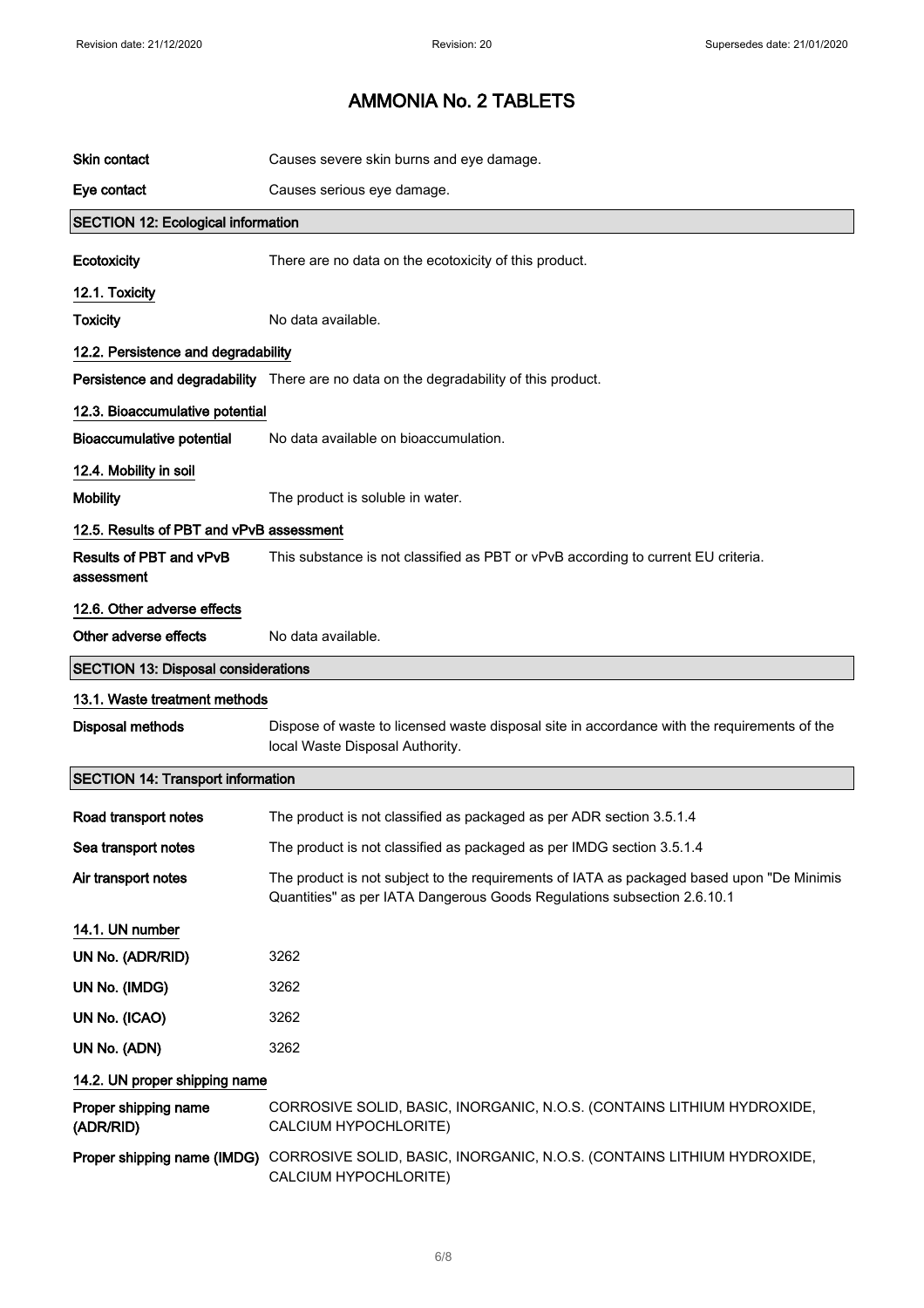Proper shipping name (ICAO) CORROSIVE SOLID, BASIC, INORGANIC, N.O.S. (CONTAINS LITHIUM HYDROXIDE, CALCIUM HYPOCHLORITE)

Proper shipping name (ADN) CORROSIVE SOLID, BASIC, INORGANIC, N.O.S. (CONTAINS LITHIUM HYDROXIDE, CALCIUM HYPOCHLORITE)

#### 14.3. Transport hazard class(es)

| ADR/RID class               | 8  |
|-----------------------------|----|
| ADR/RID classification code | C6 |
| ADR/RID label               | 8  |
| IMDG class                  | 8  |
| ICAO class/division         | 8  |
| ADN class                   | 8  |
|                             |    |

#### Transport labels



| 14.4. Packing group     |   |
|-------------------------|---|
| ADR/RID packing group   | Ш |
| IMDG packing group      | Ш |
| ICAO packing group<br>Ш |   |
| ADN packing group<br>Ш  |   |
|                         |   |

#### 14.5. Environmental hazards

Environmentally hazardous substance/marine pollutant No.

#### 14.6. Special precautions for user

| <b>IMDG Code segregation</b><br>group            | 18. Alkalis |
|--------------------------------------------------|-------------|
| EmS                                              | F-A. S-B    |
| ADR transport category                           | 2           |
| <b>Emergency Action Code</b>                     | 2Χ          |
| <b>Hazard Identification Number</b><br>(ADR/RID) | 80          |
| <b>Tunnel restriction code</b>                   | (E)         |

### 14.7. Transport in bulk according to Annex II of MARPOL and the IBC Code

Transport in bulk according to Not applicable. Annex II of MARPOL 73/78 and the IBC Code

SECTION 15: Regulatory information

15.1. Safety, health and environmental regulations/legislation specific for the substance or mixture